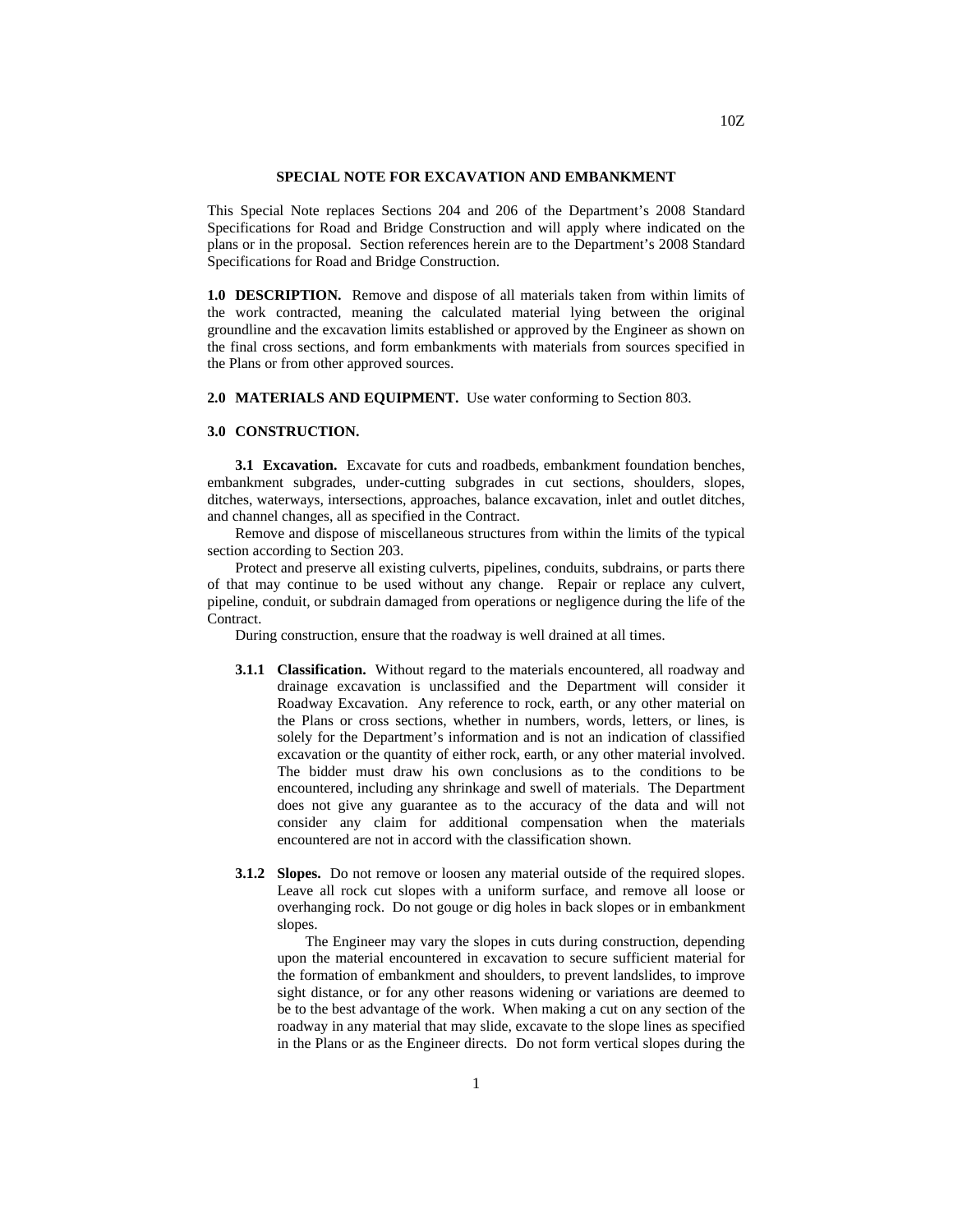process of excavation of such cuts, except in stage construction when leaving material in cuts for future shoulder construction.

**3.1.3 Serrated Slopes.** When the Plans designate locations to construct serrated slopes and when soft rock or shale are encountered at the designated locations, excavate these materials by bulldozing or ripping, without drilling and blasting, in a manner that serrates the cut faces to a stepped pattern.

Round all soil overburden and talus material above the serrated slopes to blend with the original ground. Construct the top half step tread of a serrated slope just below the surface where the soil overburden contacts the soft rock or shale and continue the steps to the bottom of the cut slope, unless hard rock or hard shale formations are encountered which indicate that the lower limits of the rock disintegration zone have been reached. When hard rock or hard shale formations which must be blasted are encountered within the cuts being serrated, end the steps of the serrated slope by blending them into the hard rock or shale. Construct the step risers in the serrated slopes to the height specified in the Plans with the approximate width of the step treads being the height of the risers multiplied by the designated cut slope ratio. Make the midpoints of treads of the steps coincide approximately with the staked slope lines. Blend the first and last steps of a serrated slope into the staked slope line. Construct the first and last steps of a serrated slope to a width of approximately one-half the normal step tread width. Construct the step treads approximately level rather than parallel to the ditch line grades. When the steps extend throughout the length of a cut, round the ends of the steps and blend them into the adjacent ground.

The Engineer will not require thorough final dressing of the serrated slopes. However, remove large pieces of rock or other dangerous material which might fall from the steps and create safety hazards or maintenance problems. Seed and protect the serrated slopes according to the Plans and Section 212.

**3.1.4 Presplitting.** Presplit all rock and shale formations within the roadway excavation limits that are conducive to excavation by drilling and blasting at the designated slope lines. Perform the presplitting before blasting and excavating the interior portion of the specified cross section at any location.

Perform presplitting to obtain smooth faces in the rock and shale formations. Develop presplit faces that are free of all loose or crushed pieces and do not deviate more than 6 inches inwardly from the designated slope lines or offset drill holes, nor more than one foot outwardly, except where seams, broken formations, or earth pockets may cause unavoidable irregularities. The Engineer may stop the presplitting when he determines that materials have become unsuitable for presplitting. The Department will measure for payment material lying outside the typical section that must be removed due to seams, broken formations, or earth pockets, including any earth overburden removed with this material.

**3.1.5 Ditches.** Ditches include channel changes, inlet and outlet ditches, side ditches, surface ditches, wing ditches, and such other required ditches.

Construct side ditches draining from cuts toward embankments to avoid erosion damage to embankments by directing water coming from cuts away from fills.

Do not place material removed in cleaning or opening of ditches on cut

10Z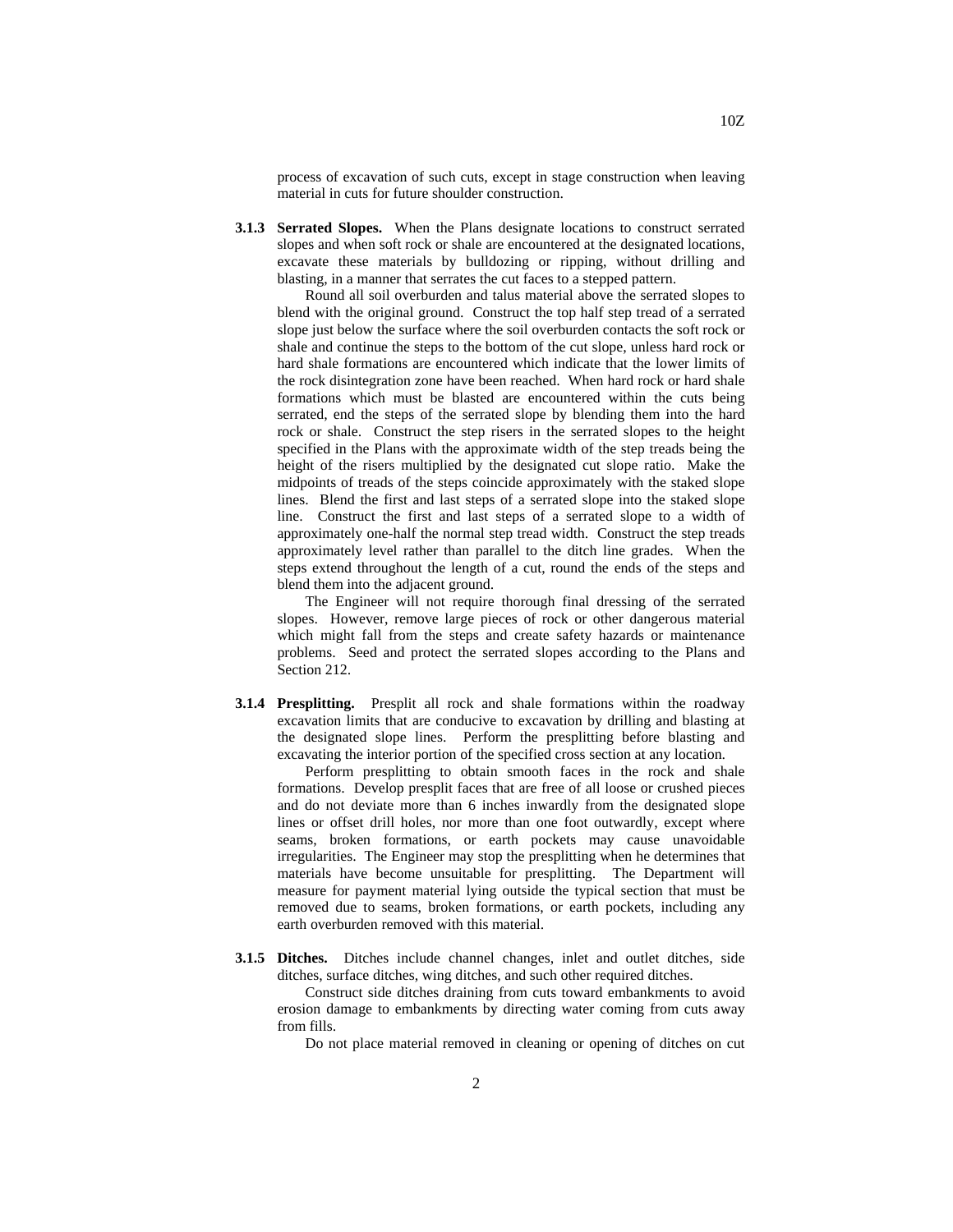slopes.

Excavate special ditches and channel changes before constructing adjacent embankment areas.

Remove all debris from ditches before requesting formal acceptance.

**3.1.6 Use of Excavated Materials.** Use all suitable excavated material in the formation of embankments, subgrade, or shoulders; as backfill for structures; or for other purposes specified in the Contract.

Remove and dispose of all sod and soft or spongy material. Do not use such materials in the construction of the grade, except as provided in Part 3.2 of this note.

Take ownership and dispose of any coal excavated from the project within the typical section, or as directed. Do not use coal in embankments except in small quantities and then only when thoroughly mixed with other materials.

Do not waste excavated material without permission. When approved, waste excess material adjacent to the embankment or incorporate it in the normal embankment construction within the right-of-way limits. Do not perform irregular or partial widening of embankments. Do not waste excess material between cut slopes and the right-of-way limits, except for the purpose of filling depressions, gullies, and other cavities; and, when so wasted, shape the material to conform with the adjacent ground.

**A) Channel Lining, Class IV.** Prepare broken stone from formations consisting primarily of limestone, or if specified in the Plans, durable sandstone or durable shale (SDI equal to or greater than 95 according to KM 64-513) that are encountered in roadway excavation or obtained from borrow excavation.

Provide stone so that at least 80 percent, by volume, of individual stones range in size from 1/4 to 1 1/2 cubic foot. Use smaller sized stones for filling voids in the upper surface and dressing to the proper slope. The Engineer will accept the size and gradation of the material based on visual inspection. The Engineer may allow material not conforming to the specified size and gradation when it is acceptable for the intended use.

Shape ditches and channels as specified to receive the channel lining. Unless solid rock is encountered, begin the channel lining in a trench 2 feet below the natural ground or 2 feet below the channel flowline when the flowline is not lined. Where encountering solid rock, end the slope protection at the solid rock line.

Construct Channel Lining, Class IV to the minimum thickness specified in the Plans. Place the stone in a manner to produce a surface not varying more than 6 inches from a true plane.

**B) Spreading Stockpiled Topsoil.** If the Contract includes Spreading Stockpiled Topsoil as a bid item, or when otherwise specified in the Contract, salvage topsoil from within the limits of the slope lines and store it in stockpiles. Before removing the topsoil, clear the areas of all weeds, brush, stumps, stones, and other debris. Remove the topsoil only from areas and to depths specified in the Plans or as the Engineer directs. Avoid mixing subsoil or other unsuitable material with the topsoil. Place sod removed from embankment areas according to Subsection 206.03 in the topsoil stockpiles. Place the stockpiles along the project at approved locations. Neatly dress each stockpile, when completed. Perform

3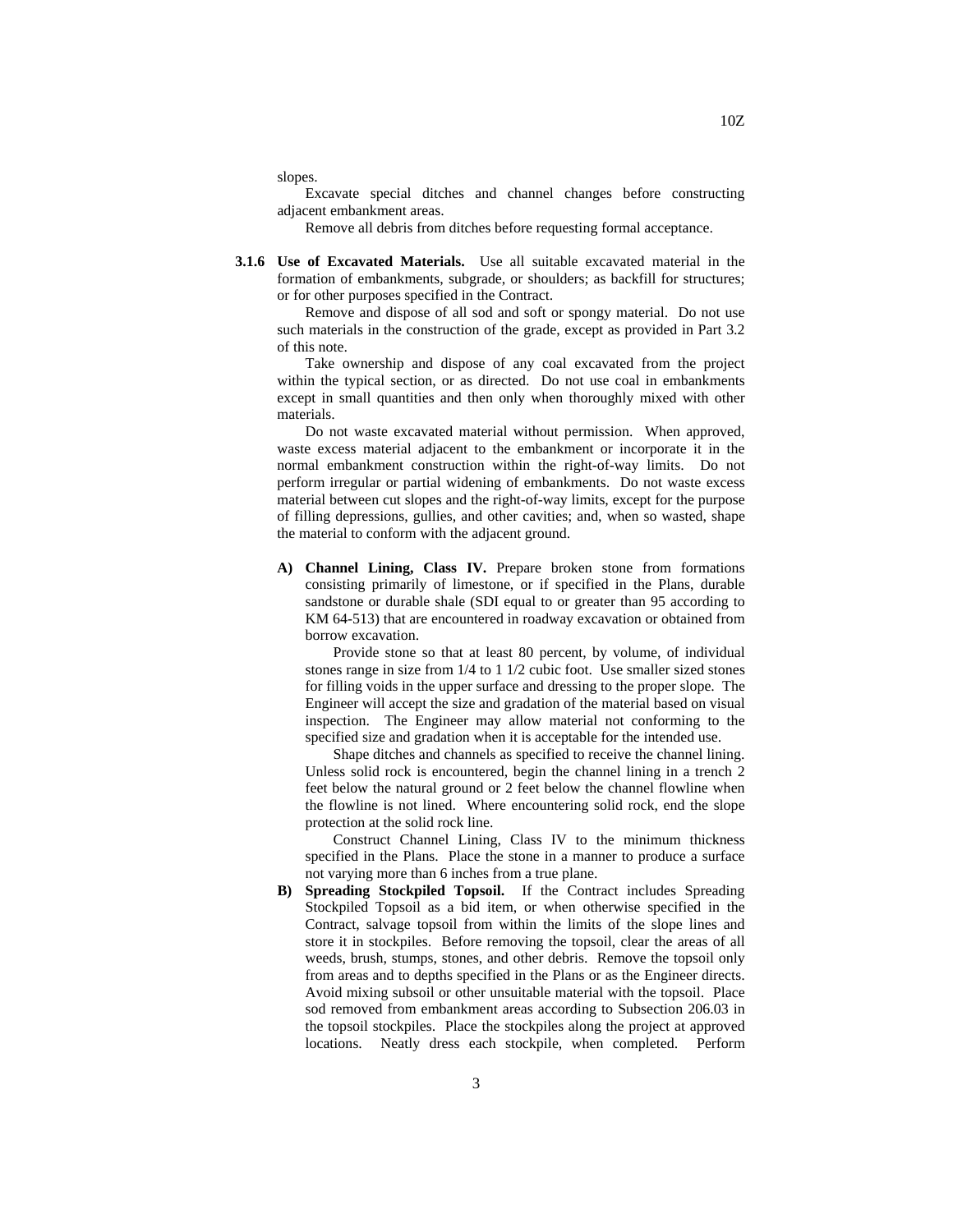temporary or permanent seeding on the stockpiles.

When Spreading Stockpiled Topsoil is a bid item, the Department will allow the topsoil to be spread directly on the areas designated to receive the topsoil, without stockpiling, provided that seeding and protection operations are ready to begin.

**3.1.7 Roadbed.** In addition to the limits of the roadbed as defined in Subsection 101.03, extend the roadway excavation to the ditch lines in cuts. Conduct roadway excavation operations to make available a sufficient quantity of selected materials to complete the roadbed.

Remove all rock between ditch lines to a depth below the required grade as specified in the Plans or as staked. Leave the final surface of the rock to provide complete drainage. Construct the refill over this surface with select material having no stone or spalls larger than 4 inches. Place all refill in lifts not exceeding one foot in depth, loose measurement, and compact according to Part 3.2 of this note. The Engineer will make no allowance for excavation and refill material to a greater depth below the required grade than as specified in the Plans or as staked.

When encountering unsuitable material at subgrade elevation, remove the material to the depths specified in the Plans or as directed. Dry and use material that is unstable due to excessive moisture but otherwise suitable. Waste the material or use the material as refill or in embankments as the Engineer directs. Refill with suitable material.

**A) Rock Roadbed.** Conduct roadway blasting and excavation operations to make available a sufficient quantity of rock to complete the roadbed.

Prepare rock from formations consisting primarily of limestone, durable sandstone, or durable shale (SDI equal to or greater than 95 according to KM 64-513) that are encountered in the roadway excavation or that are obtained from borrow excavation. Do not use rock fragments exceeding one foot.

Excavate all cuts to a minimum of 2 feet below the final subgrade elevation and refill with the broken stone in 2 lifts, each approximately one foot thick. Leave the excavated surface to provide complete drainage. If excavation is deeper than 2 feet below subgrade, construct the top 2 feet in 2 lifts, each approximately one foot thick and the remaining in lifts not exceeding one foot using rock conforming to this section.

Construct rock roadbed from ditch line to ditch line in cuts, from shoulder to shoulder in fills, and throughout the entire project including mainline, ramps, and approach roads.

Perform all handling, stockpiling, or hauling manipulations, including overhauling, necessary to provide for the proper distribution of the broken stone.

In all instances, dump, spread, and smooth each one-foot lift, and compact each lift by vibratory rollers weighing at least 5 tons to minimize voids and bridging.

**B) Chemically Stabilized Roadbed.** Construct according to Section 208.

## **3.2 Embankment.**

**3.2.1 Embankment Foundations.** Remove sod from all embankment areas to a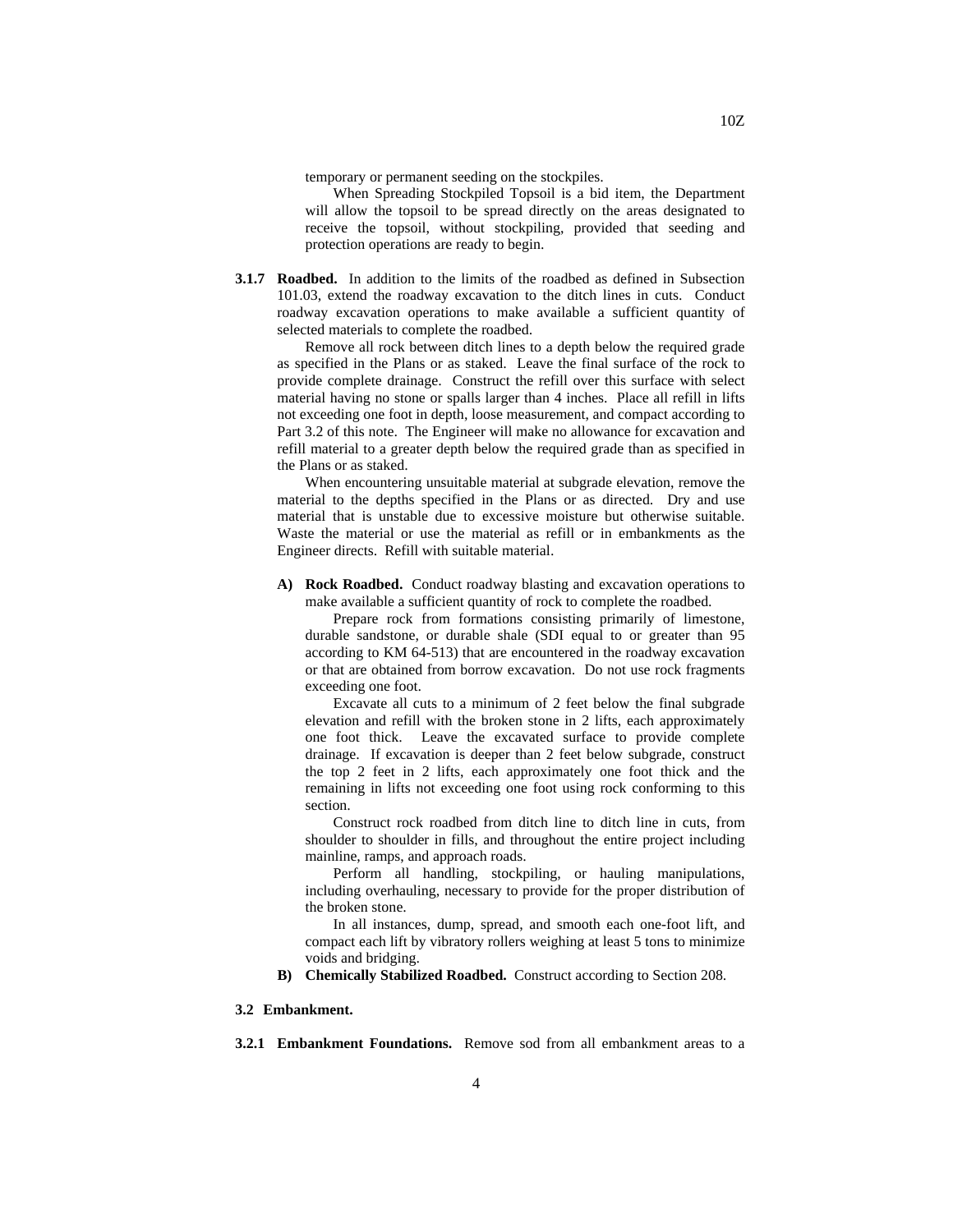depth of approximately 3 inches. The Engineer will not require the removal of sod when constructing embankments over marshy areas.

Remove unsuitable material, including frozen material, encountered in embankment areas before placing any embankment material thereon.

When the height of the embankment, at subgrade elevation, is to be greater than 3 feet above existing concrete pavement, either break the pavement until no fragments have a dimension greater than 3 feet or remove the pavement. When the height of the embankment, at subgrade elevation, is to be 3 feet or less above existing concrete pavement, remove the pavement.

When placing embankment above existing asphalt pavement, break up to destroy all cleavage planes or remove as the Engineer directs.

Cut benches with horizontal and vertical faces into the original ground of embankment foundations as required. When practical, benches should be into rock. Compact the horizontal face. Provide subsurface drainage as specified in the Plans or as the Engineer directs.

When the Contract designates original material as unsuitable for the embankment foundation, the Department will designate areas of Special Excavation and/or treatment and will give instructions about the removal and disposal of unsuitable foundation material in the Plans.

When a bid item of special excavation has not been included in the Contract and the original ground is specified in the Plans as suitable to serve as the embankment foundation but the Engineer subsequently determines the material is unsuitable to remain in its original position, excavate and dispose of the unsuitable foundation material as directed. Incorporate the excavated material into embankments when manipulations such as spreading thin layers or drying the material make it acceptable for use as embankment-in-place. When excavated material cannot be used in embankments, waste the material.

**3.2.2 Placing and Compacting.** Use only acceptable materials from sources permitted in the Contract. Do not place frozen material, stumps, logs, roots, sod, or other perishable materials in any embankment. Do not place any stone or masonry fragment greater than 4 inches in any dimension within one foot of the finished subgrade elevation, unless rock roadbed is specified.

The Department may allow concrete rubble, without protruding reinforcement, to be placed in embankment provided that no fragment is larger than one foot in any dimension or is placed within 2 feet of the subgrade.

When crossing marshy or otherwise unstable areas, the Department may allow the first lift to exceed one-foot loose depth. Use rock or granular material in the first lift, when available, and construct by placing material behind the leading edge of the layer and blading into place to avoid unnecessary disturbance to the original ground.

Drain, clean out, and fill ponds lying within the staked construction limits.

Construct the upper one foot of the embankment with selected material placed in lifts not exceeding one foot loose thickness.

When rock roadbed is specified, construct the upper 2 feet of the embankment according to Part 3.1.7 of this note.

**A) Embankments of Earth, Friable Sandstone, Weathered Rock, Waste Crushed Aggregate, Bank Gravel, Creek Gravel, or Similar Materials.** Construct in lifts not exceeding one foot in thickness, loose depth, to the full width of the cross section, and compact the material.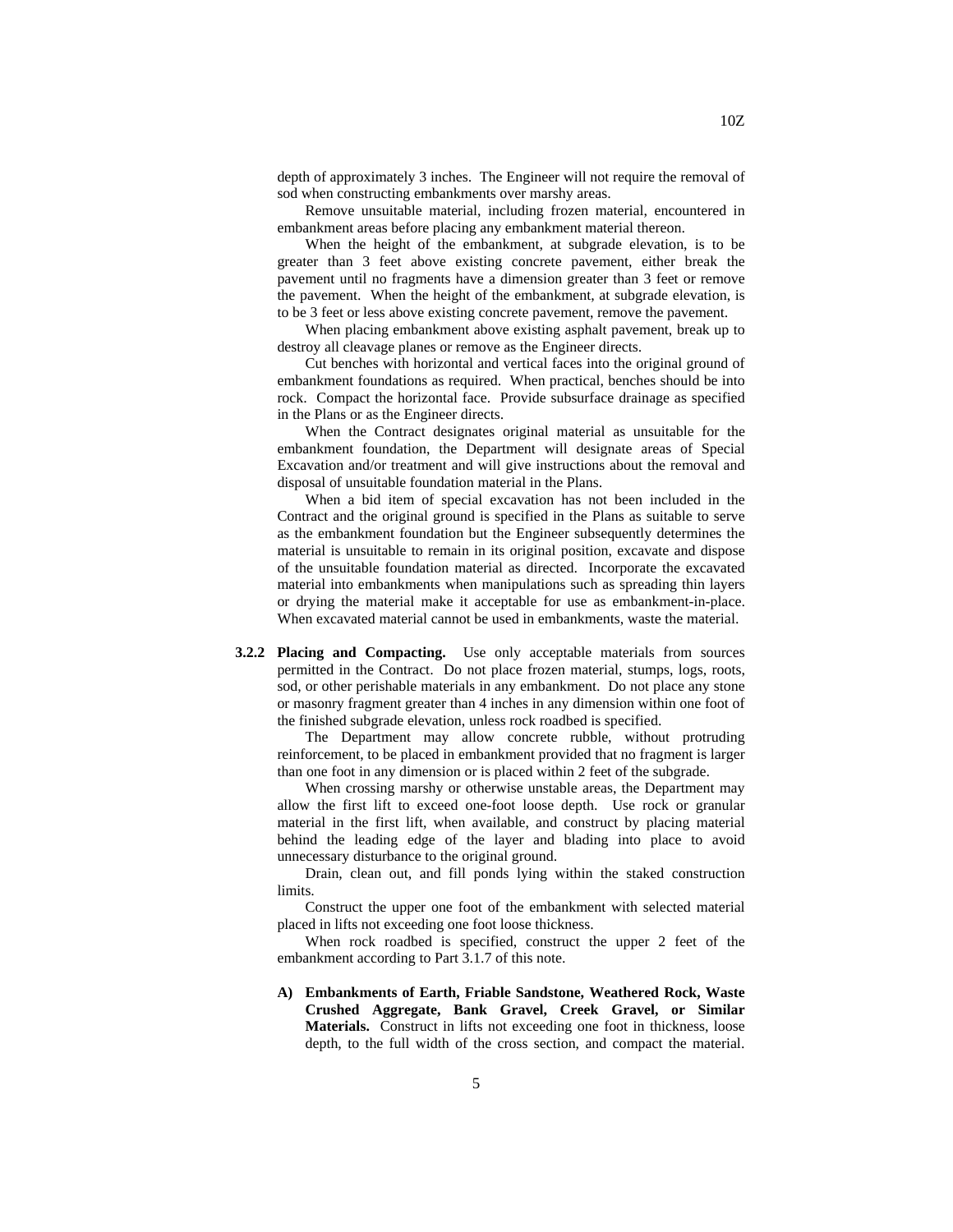Shape the upper surface of the embankment to provide complete drainage of surface water at all times. Do not form ruts.

- **B) Embankments Principally of Unweathered Limestone, Durable Shale (SDI equal to or greater than 95 according to KM 64-513), or Durable Sandstone.** Construct in lifts not exceeding 3 feet. Ensure that the maximum dimensions of boulders or large rocks placed in the embankment do not exceed 3 feet vertically and 4.5 feet horizontally. Place rocks having any dimension greater than 2 feet at least 2 feet below subgrade elevation. Do not dump rock into final position. Distribute the rock to minimize voids, pockets, and bridging. The Engineer will not require rolling in the construction of rock embankment. Do not construct the rock embankment to an elevation higher than one foot below subgrade elevation.
- **C) Embankment of Rock/Shale/Soil Combination.** Construct in lifts not exceeding one foot in thickness; however, when the thickness of the rock exceeds one foot, the Department may allow the thickness of the embankment lifts to increase, as necessary, due to the nature of the material, up to 2 feet. Apply a sufficient amount of water to induce slaking when mixtures contain 50 percent or more non-durable shale. Do not dump the mixture into final position. Distribute the mixture in a manner that minimizes voids, pockets, and bridging.
- **D) Embankments Principally of Non-Durable Shale (SDI less than 95 according to KM 64-513).** Remove or break down rock fragments or limestone slabs having thickness greater than 4 inches or having any dimension greater than 1 1/2 feet before incorporating them into the lift. Construct in loose lifts not exceeding 8 inches in thickness. Apply water to accelerate slaking. Uniformly incorporate the water throughout the lift using a multiple gang disk with a minimum disk diameter of 2 feet or other suitable equipment the Engineer approves. Compact with 30-ton static tamping foot rollers in conjunction with vibratory tamping foot rollers that produce a minimum compactive effort of 27 tons and direct hauling equipment over the full width of the lift to aid in compaction. When questions arise regarding the durability of shale, use KM 64-514 to estimate the durability of the material in the field.

Compact the embankment foundations and embankment to a density of at least 95 percent of maximum density as determined according to KM 64-511. The Engineer will check density according to KM 64-412.

During compaction, maintain the moisture content of embankment or subgrade material within  $\pm$  2 percent of the optimum moisture content as determined according to KM 64-511.

Compact each lift as required before depositing material for the next lift. Provide equipment that will satisfy the density requirements at all times. Run the hauling equipment, as much as possible, along the full width of the cross section.

**3.2.3 Embankment Adjacent to Structures.** Construct according to Subsection 603.03.04 for backfill.

**3.3 Construction Tolerances.** Make every reasonable effort to construct the project uniformly within the following allowable tolerances and in a manner that will minimize the field measurements and computations required to determine if the work is satisfactory.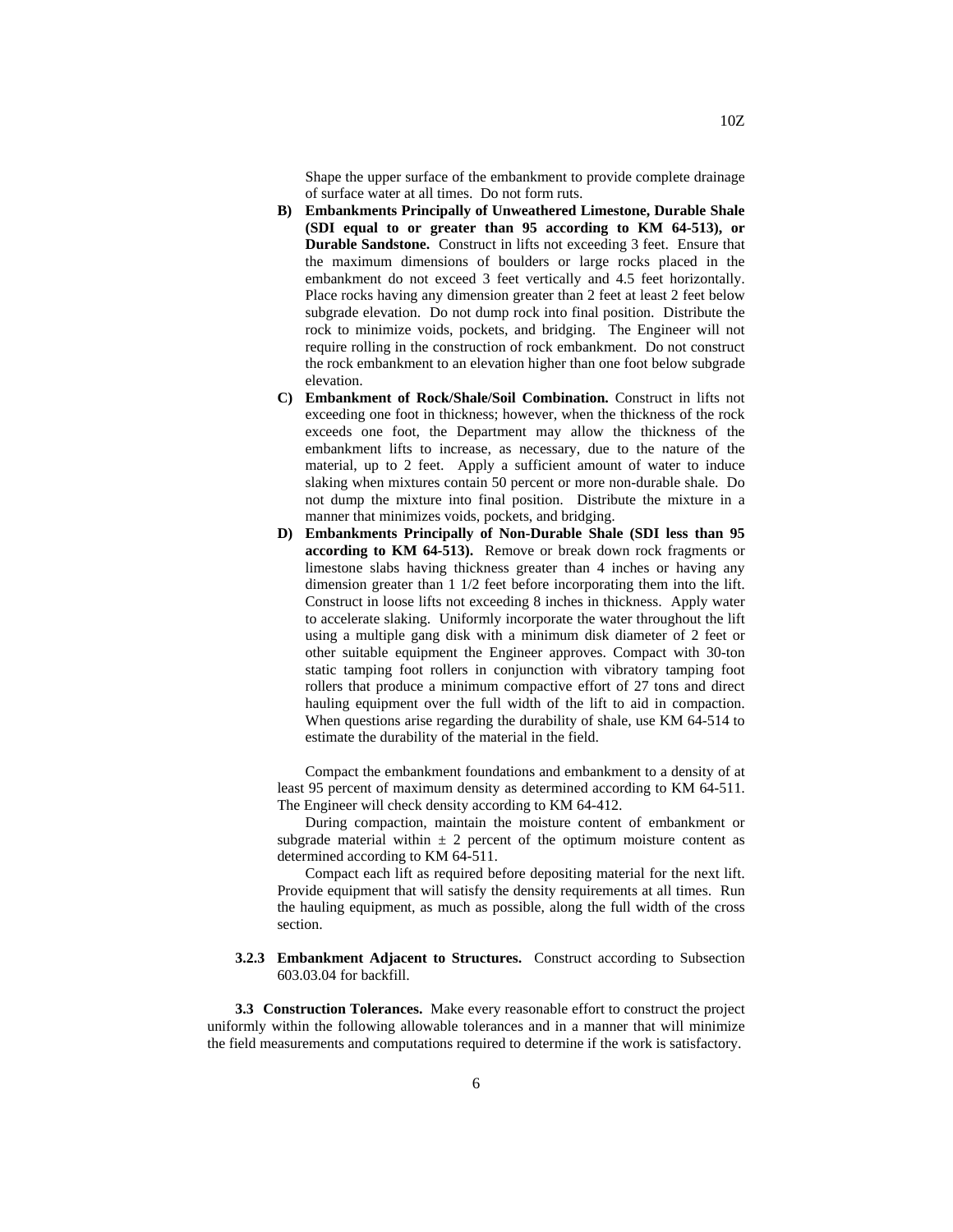The Department will allow the following tolerances before making payment for any decreases in the quantity or before requiring the rework of the constructed item:

- 1) Do not deviate the distance from centerline to the ditch lines in cuts and the shoulder lines in fills more than one foot from the dimension specified in the Plans. Ensure that the total width of the roadbed is not deficient by more than one foot at any location.
- 2) Ensure that the sloped surfaces between the ditch lines or shoulder lines and the original ground are not inside the specified slope limits more than 6 inches or outside the specified slope limits more than one foot, both measured horizontally.
- 3) Excavate cut benches to within one foot above or below the bench elevation specified in the Plans or established by the Engineer.
- 4) The Department will not make payment for any earthwork performed outside the limits specified by the neat lines of the cross sections on the Plans or by the Engineer. Do not remove or place any extra material more than one foot outside of these limits without permission, except as provided in Parts 3.1.4 and 3.2 of this note.
- 5) On grade and drain projects where surfacing is not included, complete the subgrade to within  $\pm$  0.1 foot of the designated grade at the time of final acceptance, except that when rock roadbed is specified, complete it to within  $\pm$ 0.2 foot.
- 6) Ensure that all subgrades being prepared for base or surface courses, except traffic bound courses, are within  $\pm$  1/2 inch of the specified crown section, except that when rock roadbed is specified, complete it to within  $\pm$  0.2 foot. Uniformly construct these subgrades so the subsequent base and surface courses can be constructed within their specified tolerances.

**3.4 Landslides.** When directed, remove and dispose of all landslides. The Department will measure landslides in place, by the cross section method, before removal of material. Obtain the Engineer's approval for use of slide material.

**3.5 Disposal of Wasted Material.** Obtain approved sites for wasting material off the right-of-way. Place material to avoid an unsightly appearance. Place all waste to avoid the obstruction of drainage. Seed and protect the wasted material and all temporary haul roads.

Submit for approval drawings of proposed waste areas, showing the configuration of the original ground and the anticipated configuration of the area upon completion of the waste operation; any preparatory work such as benching; provisions for surface and subsurface drainage of the area after wasting is completed; and any other necessary information. The Department will pay for the geotechnical investigation and analysis of the proposed waste area when one is requested by the Engineer. Ensure all work is performed by a pre-qualified geotechnical consultant and according to the Department's Geotechnical Manual.

Furnish cross sections and hydraulic computations for waste area sites situated in the flood plain of any stream. For these computations, define this flood plain as that area required to pass the 100 year flood. Indicate with the computations the effect that the waste site will have on both the design flood and the 100 year flood.

Furnish copies of a written agreement with the property owner, approval of the owner(s) of utilities of any nature existing within the proposed waste area, and approvals from all applicable regulatory agencies including the Natural Resources and Environmental Protection Cabinet, US Forest Service, US Army Corp of Engineers, US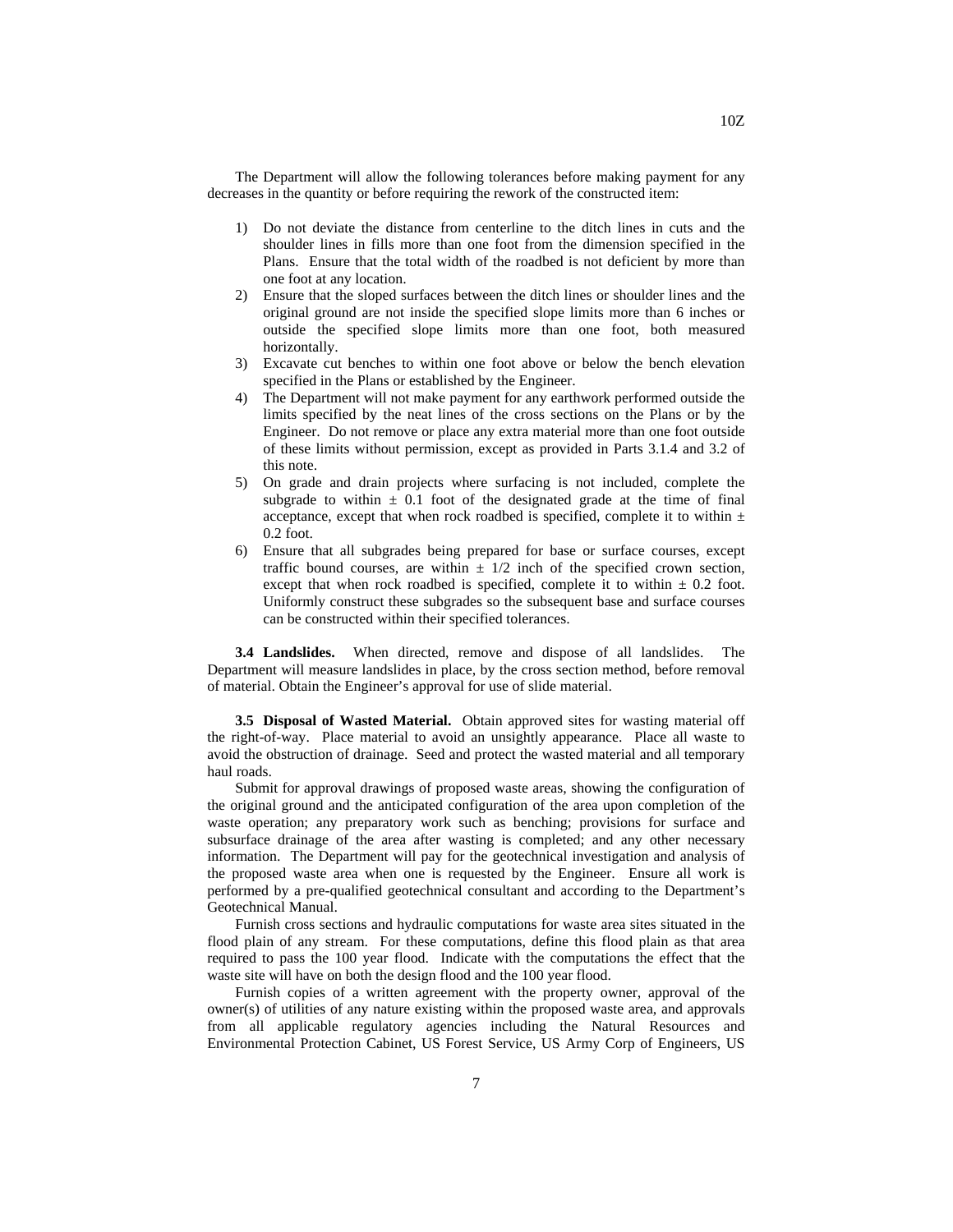Fish and Wildlife, Kentucky Division of Water, and Planning and Zoning Commissions.

When encountering unanticipated waste material resulting from landslides or approved slope changes, waste it within the right-of-way at sites designated by the Engineer, or dispose of it off the right-of-way at sites acquired or approved by the Department.

## **4.0 MEASUREMENT.**

**4.1 Payment for Design Quantities.** Unless the Contract provides for payment based on field measurements of material excavated, the Department will not measure Excavation or Embankment quantities but will make final payment at the Contract unit price for the design quantity specified within the neat lines of the cross sections on the Plans, increased or decreased by authorized adjustments.

The Department will not consider any quantity specified in the Plans for contingencies to be part of the design quantity. The Department will include only the portion of the contingency quantity actually used, as determined by the Engineer's measurements.

**4.2 Authorized Adjustments.** The Department will only make adjustments to the design quantities of Excavation or Embankment authorized by the Engineer for the following reasons:

- 1) Changes in the quantity of work due to benching, undercutting, changing slopes or grades, removing slides, and any other required procedures.
- 2) Decreases in the quantity because of acceptable work not conforming to established tolerances.
- 3) Corrections of major errors on the Plans. Major errors are defined as individual mistakes of 5 percent or more in the quantity of earthwork between 2 consecutive cross sections, for omissions, duplications, or other errors in the survey or on the Plans, but not for minor discrepancies in the plotting of cross sections, in the planimetering of cross sections, and in the resulting computation of the volume of earthwork. When errors in the lines or grades specified in the Plans cause major errors in earthwork quantities, the Department will correct the earthwork quantities throughout the entire span of the errors. The Department will not adjust earthwork quantities when errors in the lines or grades do not cause major errors in the earthwork quantities.
- 4) Arithmetical mistakes.

**4.3 Serrated Slopes.** The Department will not measure this work for payment and will consider it incidental to either Excavation or Embankment, as applicable.

The Department will not measure for payment any breakage of the soft rock or other material outside the staked slope line.

**4.4 Presplitting.** The Department will not measure this work for payment and will consider it incidental to Excavation. However, if the Engineer directs in writing slope changes, then the Department will pay for the second presplitting operation as Extra Work.

The Department will not measure for payment any extra material excavated because of the drill holes being offset outside the designated slope lines.

The Department will not measure for payment any material including any earth overburden necessary to be removed due to the Contractor's faulty blasting practices.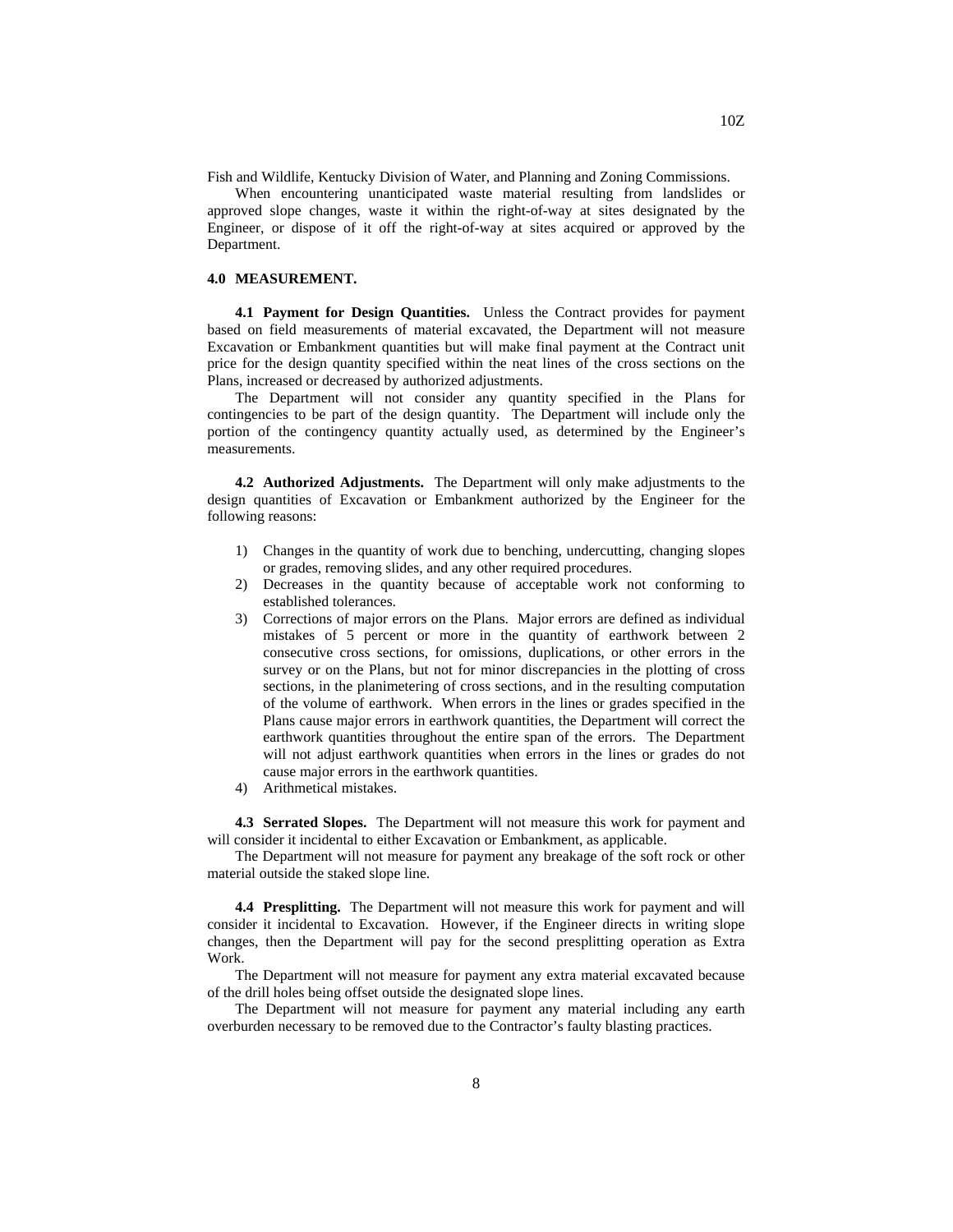**4.5 Rock Roadbed.** The Department will measure the quantity in cubic yards as Embankment. The Department will not measure any special work necessary to perform rock roadbed construction for payment and will consider it incidental to the Embankment bid item.

The Department will measure the removal of unsuitable material as Excavation. The Department will measure any additional material necessary for refill as Embankment, at its origin. The Department will not measure for payment rock refill exceeding 2 feet. When the material is removed from the roadbed and wasted without the Engineer's permission, the Department will not measure for payment any required refill material.

**4.6 Landslides.** The Department will measure the removal quantity in cubic yards as Excavation and will make equal measurement as Embankment when placed outside the plan's neat lines or wasted. When placed within the neat lines, the Department will consider the equal measurement of Embankment incidental to the Embankment design quantity. When the material is placed outside the plan's neat lines or wasted without the Engineer's permission, the Department will not consider the equal measurement of Embankment for payment.

The Department will not measure for payment the removal and disposal of landslides resulting from faulty operations.

Whenever a landslide extends beyond the right-of-way in wooded areas, and the Engineer directs trees and stumps be removed, the Department will measure for payment clearing of the additional area under Clearing and Grubbing or Removing Trees and Stumps, as provided in the original Contract.

**4.7 Ditches.** When Ditching or Ditching and Shouldering are listed as a bid item, the Department will measure this according to Subsection 209.04. When Ditching or Ditching and Shouldering are not listed as a bid item, the Department will not measure this work for payment and will consider it incidental to either Excavation or Embankment, as applicable.

**4.8 Excavation.** The Department will measure the quantity in cubic yards based on design quantities with authorized adjustments. The Department will base the measurement of the Excavation quantities at locations where serrated slopes are constructed on the areas and volumes defined by the staked slope lines. The Department will not measure for payment any excavated material used for any purpose other than that the Plans specify or the Engineer approves.

When the Contract provides for payment based on field measurements of the material excavated, the Department will measure the excavation in its original position by taking cross sections before the work starts and after it is entirely completed. The Department will compute the volume by the average end-area method. The Department will include in its measurement all unavoidable slides and authorized excavation of any material below the subgrade.

Where material has been excavated beyond the slope line and wasted, without being authorized, the Department will measure the wasted material and deduct it from the excavated quantities.

In determining the amount of waste material to be deducted as the result of excavation beyond the slope lines set by the Engineer, and wasted, the Department will consider only that portion outside of one foot additional width of embankment on each side, widened uniformly. The Department will measure the volume and deduct it from the excavation quantities without regard to swell or shrinkage factors.

**4.9 Benches.** The Department will measure excavation of benches as Excavation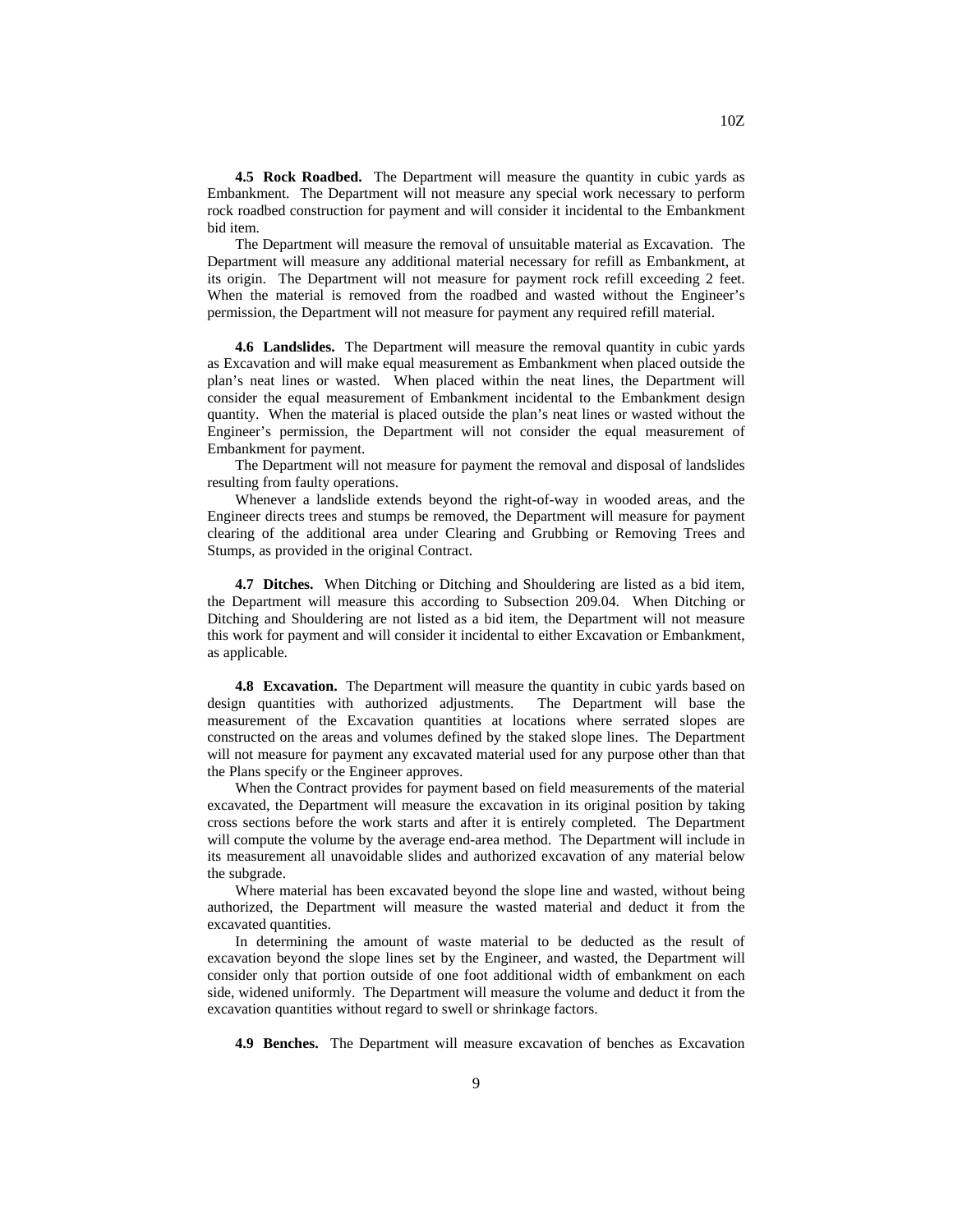and will make equal payment as Embankment.

**4.10 Embankment.** The Department will measure the quantity in cubic yards as the design quantity shown within the neat lines of the cross sections on the Plans, increased or decreased by authorized adjustments according to Part 4.2 of this note.

The Department will consider removing sod 3 inches or less in depth; removing and/or scarifying of existing pavements in embankment areas; and the addition of water to aid compaction incidental to Embankment.

When undercutting embankment foundations, regardless of whether the excavated material is used as embankment or is wasted, the Department will measure the removal of unsuitable materials as Excavation or Special Excavation.

When the Engineer directs that the excavated material be wasted, then the Department will measure the material used to replace the wasted material as the same quantity as the excavated volume, and will pay for the material as Embankment. When the excavated material is used in embankment, the Department will make no separate payment for the material necessary to replace the excavated material.

The Department will not measure borrow excavation used to construct the embankment for payment and will consider it incidental to the construction of Embankment.

**4.11 Special Excavation.** The Department will measure the quantity in cubic yards as the design quantity shown within the neat lines of the cross sections on the Plans, increased or decreased by authorized adjustments as specified in Parts 4.1 and 4.2 of this note.

The Department will not measure overhaul of material and will consider it incidental to Special Excavation.

**4.12 Waste.** The Department will consider acquiring a waste site, disposing of waste, and providing erosion control for the site and haul roads incidental to Excavation and Embankment.

If the waste material is due to authorized adjustments, the Department will measure the quantity of unanticipated waste resulting from the authorized adjustments in place before excavation; make provisions for a waste site; and measure erosion control work for payment according to Subsection 212.04. The Department will include the quantity of approved unanticipated waste under Embankment.

**4.13 Overhaul.** The Department will measure the quantity only for excavation and embankment added due to authorized adjustments. For all other excavation quantities, the Department will not measure this work for payment and will consider it incidental to either Excavation or Embankment, as applicable.

The Department will measure the quantity by the Cubic Yard Station. A Cubic Yard Station is the product of the volume of material hauled in cubic yards and the distance that the material is hauled, in excess of the 2,000 feet of free haul, in stations of 100 feet, as determined by the Mass Diagram Method or by analytical methods.

**4.14 Channel Lining, Class IV.** The Department will measure the quantity in cubic yards.

**4.15 Water.** The Department will not measure for payment water used to provide sufficient moisture for compaction.

**5.0 PAYMENT.** The Department will make payment for the completed and accepted